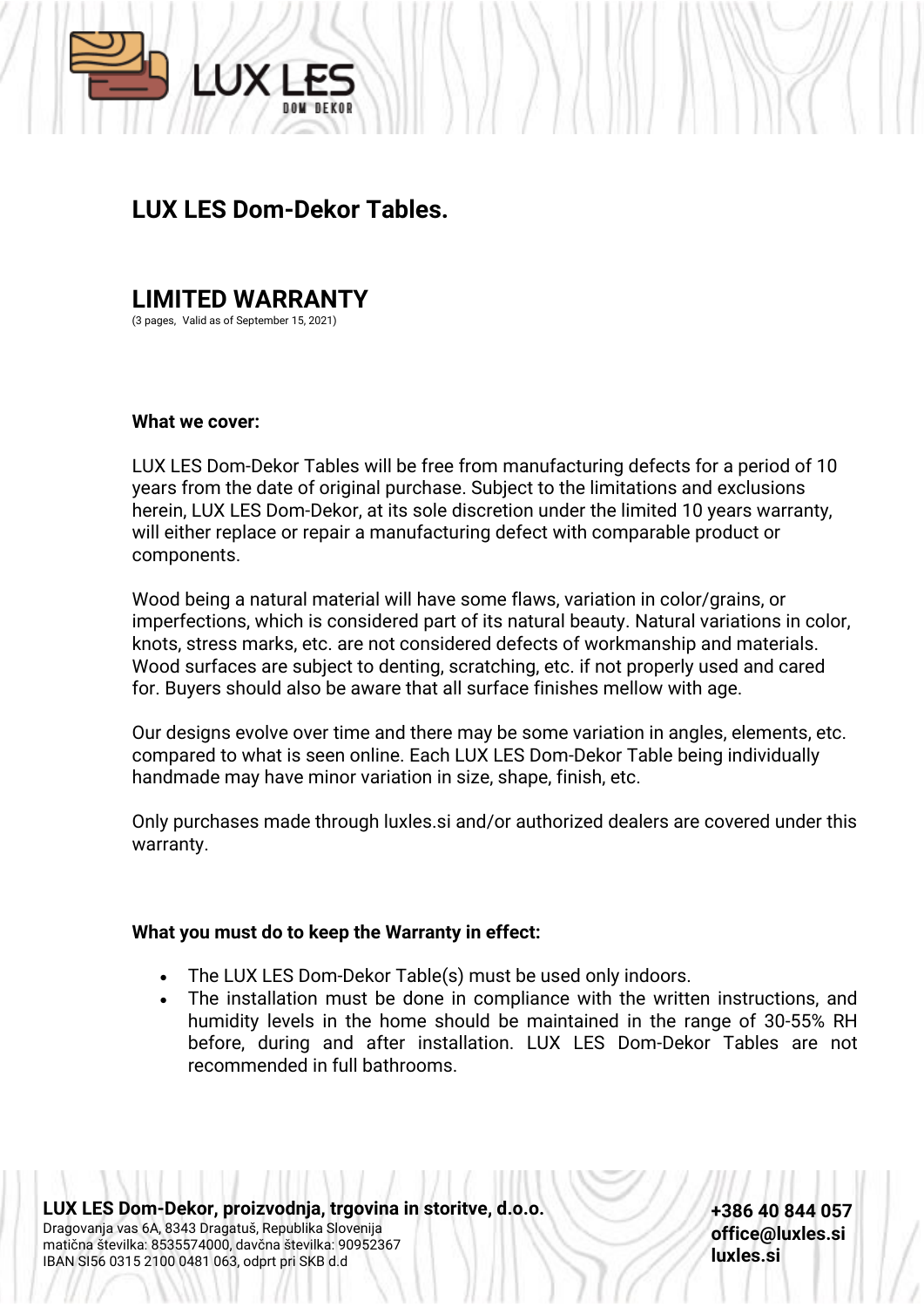### **Warranty Exclusions: What this Warranty does not cover:**

**AIX** 

- No warranty coverage is provided for Tables that contain obvious defects of any kind that were installed nonetheless.
- No warranty for damage resulting from abusive conditions, misuse of product, freight damage, exposure to extreme heat, modification, alteration, or accidents including but not limited to severe impact, scratching, cutting, negligence, markers, crayons, ink pens or chemical damage.
- No coverage for scratches, indentations and marks that were obvious at time of installation.
- NO Warranty coverage for water damage caused by, but not limited to, natural disasters, appliance failures, moisture emissions from a concrete wall or ceiling, or outside water from sprinkler systems, snow, rain, or water that enters through an open window or door, etc.
- No Warranty coverage for improper cleaning  $-$  see cleaning instructions.
- Wood is a natural product; variations in its grain pattern, color, and or texture are normal and are not considered defects and no warranty shall apply to those. The warranty will not apply to the natural color changes which occur in wood over time due to UV light exposure. The color pigment on the Table may change or soften over time when exposed to fluorescent and sun light.
- Color match to other wood products such as moldings, stairs, cabinets.
- LUX LES Dom-Dekor Tables should not be used for standing or sitting on. Damages arising from any misuse, force or mishandling are not covered. It requires that the product has not been modified, altered or transformed in any way.
- If a product or it's part has to be replaced and that particular product or part is no longer available, LUX LES Dom-Dekor reserve the right to use an alternative similar product or part.
- These Limited Warranties provide coverage to the original purchaser and do not apply to rented or commercial uses.
- Damage caused by the carrier in-transit will be handled as per the norms of the carrier and insurance agency. Such damages should be notified on the same day as receipt of the goods and should be notified to the delivery agent at the time of delivery.
- All furniture should be opened and checked for any defect/damage. Any such issue should be notified within 24 hours of receipt of goods. No claim after 24 hours will be considered. If the furniture is not going to be used for a long time, it is desirable that they should be opened and kept in a safe and cool place to avoid accidental and heat damage.
- The return of goods in case of in-transit damage should be in the original packing received by the customer.
- The cost of transportation of goods to be repaired or replaced is to be borne by the customer except for replacement due to in-transit damage notified if notified at the time of the delivery.

**+386 40 844 057 office@luxles.si luxles.si**